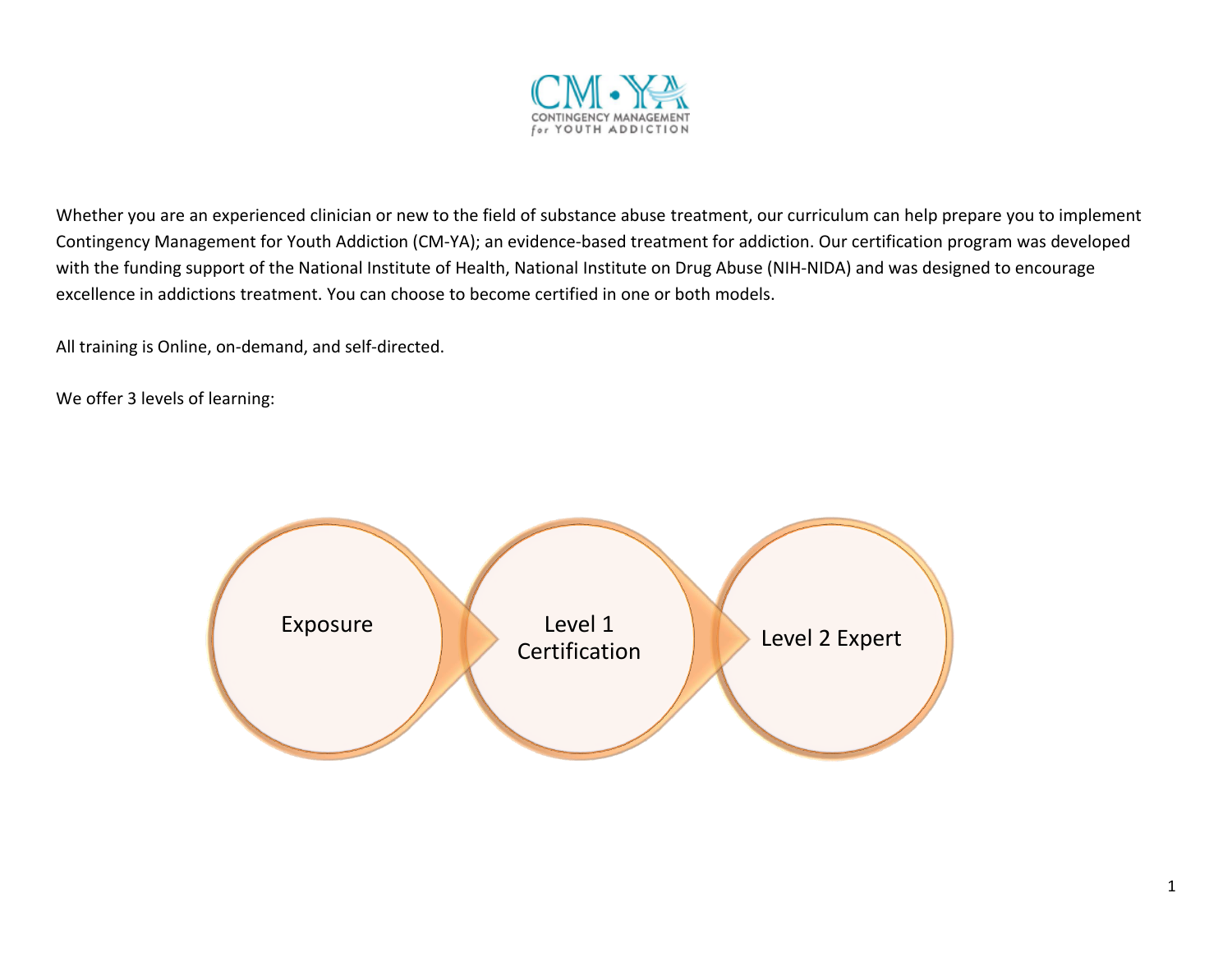| Exposure | This level is designed for professionals who are interested<br>in learning the CM-YA treatment model. This is an online<br>course that offers all of the essentials to help you develop<br>basic competency in this model. Professionals who<br>complete the Exposure training will receive a certificate<br>for 8 hours of continuing education training.<br>3 months<br>Cost: \$410                          |
|----------|----------------------------------------------------------------------------------------------------------------------------------------------------------------------------------------------------------------------------------------------------------------------------------------------------------------------------------------------------------------------------------------------------------------|
| Level 1  | This level provides the essentials of CM but builds your<br>core skills with advanced conceptualization and<br>individualized instruction from our expert Lead Trainers.<br>Clinicians who complete the Level I certification can<br>identify themselves as a certified CM-YA provider. This<br>level of training is eligible for 12 hours of continuing<br>education training.<br>12 Months<br>Cost: \$1,025  |
| Level 2  | This level includes everything you would receive in E<br>Level and Level 1 training as well as specialty workshops<br>designed for advanced professionals, individualized<br>instruction, identification as a CM-YA Expert and the<br>ability to then supervise providers in this model. This level<br>of training is eligible for 15 hours of continuing education<br>training.<br>18 Months<br>Cost: \$1,475 |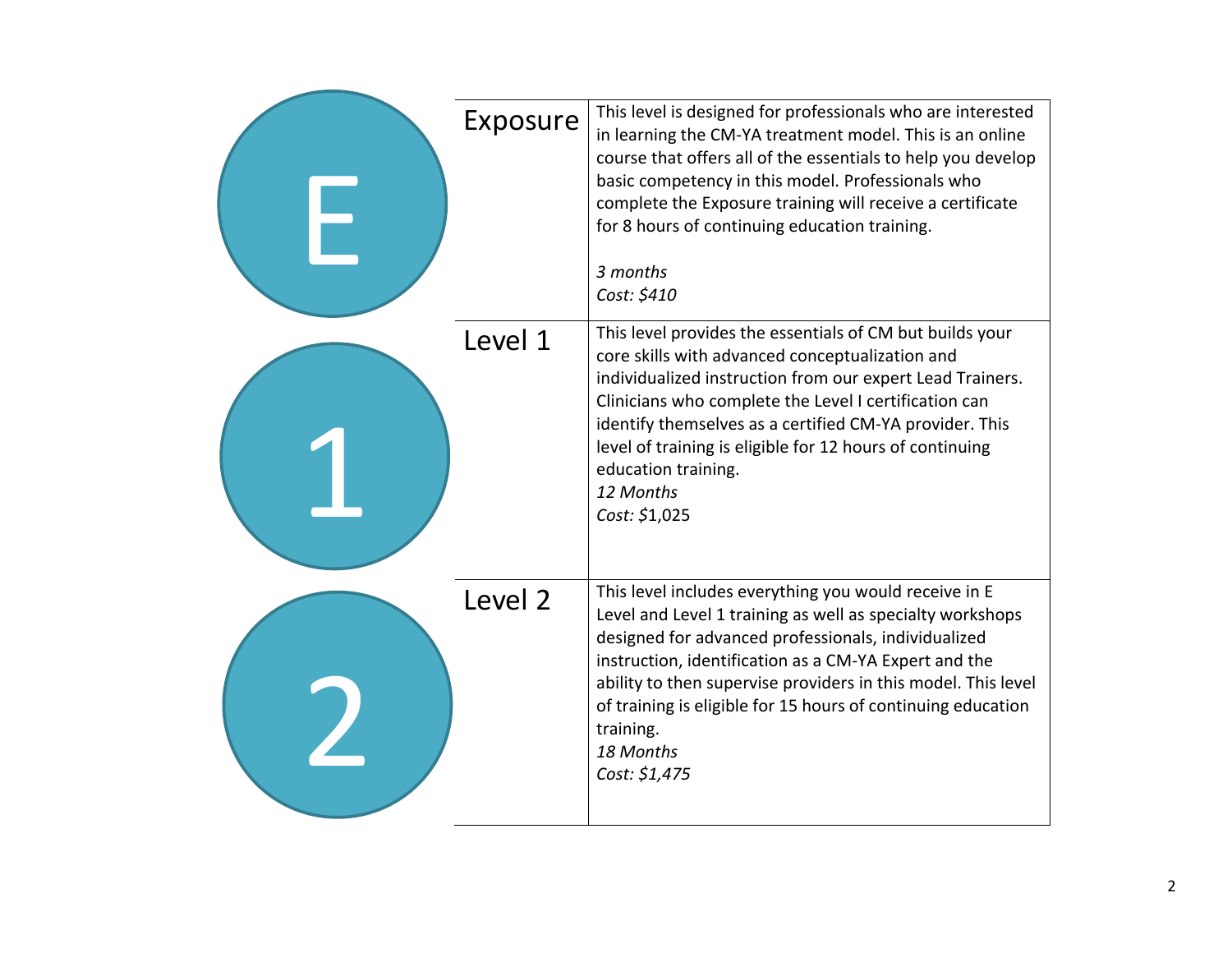*Costs are for training in one of the models. If you wish to become certified in both the CM-YA and CM-EA models you will be charged an additional \$175 to cover the cost of the training materials and Lead Trainer Consultation.* 

| Exposure<br>3-month Training Path                                                                                        |                                                                                                                                                                                                        |  |  |  |
|--------------------------------------------------------------------------------------------------------------------------|--------------------------------------------------------------------------------------------------------------------------------------------------------------------------------------------------------|--|--|--|
| <b>Per Trainee</b>                                                                                                       |                                                                                                                                                                                                        |  |  |  |
| \$410                                                                                                                    |                                                                                                                                                                                                        |  |  |  |
| <b>WHAT EACH TRAINEE WILL RECEIVE</b>                                                                                    |                                                                                                                                                                                                        |  |  |  |
| 8-hour online, self-directed CM-YA training where you will learn the basic interventions of the CM-YA<br>treatment model | Successful completion of the Exposure training will<br>result in a certificate confirming you have completed<br>the Exposure level of training in CM-YA<br>as well as 8 hours of continuing education. |  |  |  |
| Pre-training Knowledge Check                                                                                             |                                                                                                                                                                                                        |  |  |  |
| Post-Training Knowledge Check                                                                                            |                                                                                                                                                                                                        |  |  |  |
| 30-minute consultation call with one of our expert Lead Trainers following completion of the training                    |                                                                                                                                                                                                        |  |  |  |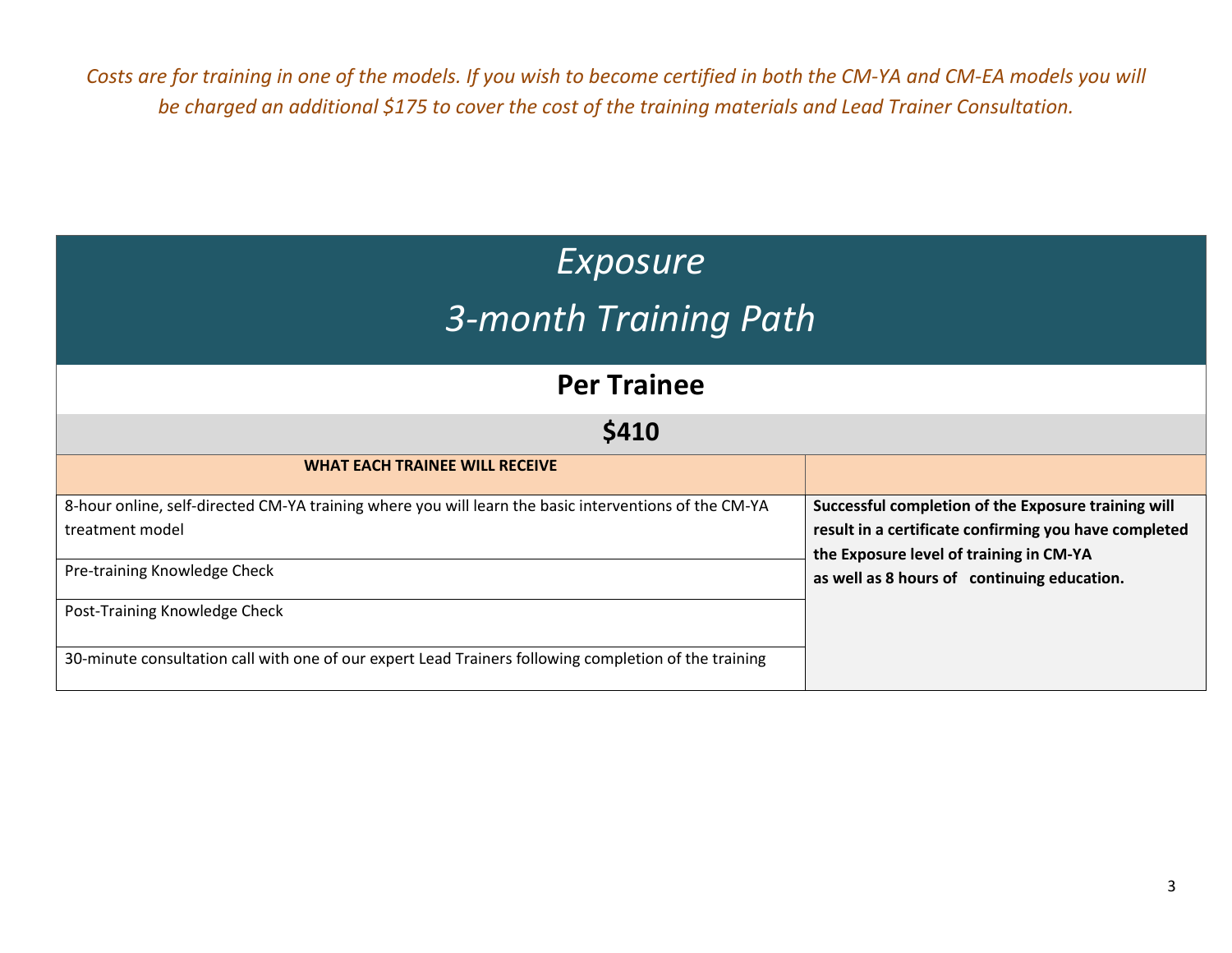| <b>Level 1 Certified Provider</b><br>12-month Training Path                                                                                                                   |                                                                                                                                                                                                     |  |  |  |
|-------------------------------------------------------------------------------------------------------------------------------------------------------------------------------|-----------------------------------------------------------------------------------------------------------------------------------------------------------------------------------------------------|--|--|--|
| <b>Per Trainee</b>                                                                                                                                                            |                                                                                                                                                                                                     |  |  |  |
| \$1,025                                                                                                                                                                       |                                                                                                                                                                                                     |  |  |  |
| <b>TRAINING TO BECOME LEVEL 1 CERTIFIED INVOLVES THE FOLLOWING RESOURCES &amp; ACTIVITIES:</b>                                                                                |                                                                                                                                                                                                     |  |  |  |
| 10-hour online, CM training with 1:1 training support from the Lead Trainer (eligible for Continuing<br><b>Education credits)</b>                                             | Successful completion of the Level 1 Certification<br>process will result in a Certification in<br>CM-YA and the ability to identify yourself as<br>certified in CM-YA, an evidence-based treatment |  |  |  |
| Contingency Management Training Companion (treatment binder)                                                                                                                  |                                                                                                                                                                                                     |  |  |  |
| 3 Knowledge check administrations- pre-training, 8 weeks post-training, 7 months post-training                                                                                |                                                                                                                                                                                                     |  |  |  |
| Monthly 1:1 consultation webinar with one of our expert Lead Trainers for the first 6 months then every<br>other month for the next 6 months (a total of 9 1:1 consultations) | Must be renewed every 2 years. Renewal includes: 1                                                                                                                                                  |  |  |  |
| Submit 2 session tape (or enactments) for review and coding with recommendations                                                                                              | Knowledge Check and 1 session tape/enactment.                                                                                                                                                       |  |  |  |
| Provider Networking Events each month which include booster trainings and collaboration with other<br>CM professionals.                                                       |                                                                                                                                                                                                     |  |  |  |
| Unlimited access to the eLibrary of training resources                                                                                                                        |                                                                                                                                                                                                     |  |  |  |
| Minimum of 6 Therapist Adherence Measure surveys and 6 satisfaction surveys completed anonymously<br>by clients and submitted through the secure training portal              |                                                                                                                                                                                                     |  |  |  |